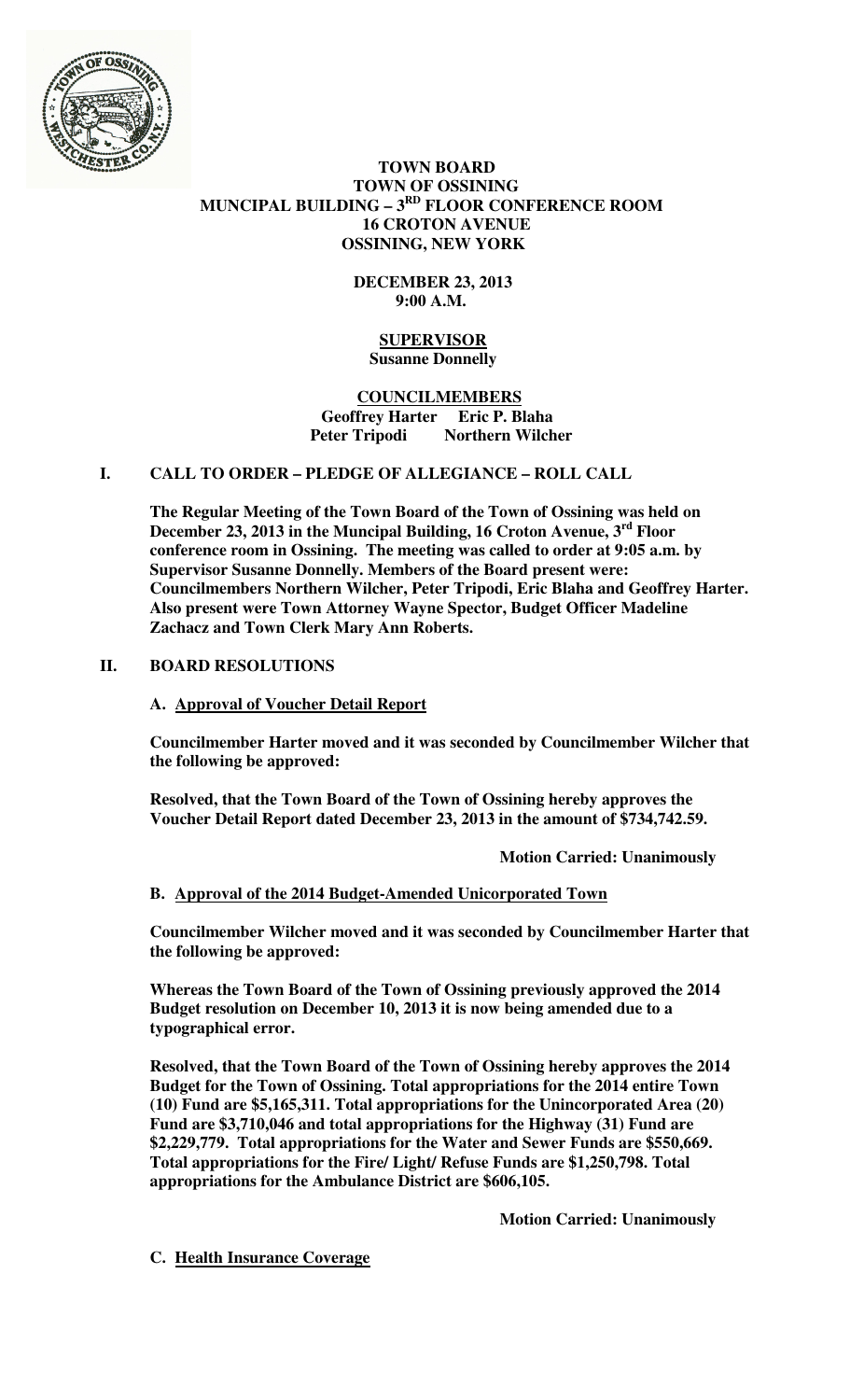**Councilmember Wilcher moved and it was seconded by Councilmember Blaha that the following be approved:** 

**Whereas the Town Board of the Town of Ossining previously approved the Health Insurance Coverage resolution on November 12, 2013 it is now being amended due to a need to clarify and correct previsions; and** 

**WHEREAS, the Town of Ossining has a longstanding practice of providing insurance benefits to elected officials, and officers/employees appointed by the Town Board who serve at its pleasure, and who are not otherwise covered by the terms of any collective bargaining agreement; and** 

**WHEREAS, in an effort to maintain the most fiscally prudent policies while at the same time preserving fair and equitable health insurance coverage for elected officials and officers/employees appointed by the Town Board, the Board has determined that it shall not provide duplicative coverage;**

**NOW THEREFORE, BE IT RESOLVED, that effective immediately, the Town Board hereby declares that the following limitations shall apply to elected officials and officers/employees appointed by the Town Board who are not otherwise covered by the terms of a collective bargaining agreement:** 

- **1. that when two individuals who each qualify as dependents of the other are each eligible for health insurance coverage from the Town, they shall be limited to the following three options for coverage:** 
	- **a. they may have one (1) Family Plan (costs the Town \$15,427.71 per year); or**
	- **b. they may have one (1) Family Plan and one (1) Individual Plan (costs the Town \$23,297.42 per year); or**
	- **c. they may each have an Individual Plan (costs the Town \$15,739.42 per year).**
- **2. that it shall be the sole discretion of the two individuals involved to determine which of them shall be the health plan enrollee in the event they choose to have a Family Plan.**

**BE IT FURTHER RESOLVED, that the Town Board hereby reserves the right to make such changes at any time as it deems necessary to the insurance plan, plan benefits, eligibility requirements, and/or any other aspect of health insurance benefits for active and/or retired elected officials and officers/employees appointed by the Town Board who are not otherwise covered by the terms of a collective bargaining agreement.**

> **Motion Carried: 3-0-2 Ayes: Harter, Wilcher & Donnelly Nays: Blaha & Tripodi**

### **D. Personnel- Resignation**

**Councilmember Harter moved and it was seconded by Councilmember Wilcher that the following be approved:** 

**Resolved, that the Town Board of the Town of Ossining hereby accepts, with regret, the resignation of Deputy Tax Receiver Regina Manwaring, effective December 30th , 2013.** 

 **Motion Carried: Unanimously** 

# **E. Personnel- Deputy Receiver of Taxes**

**Councilmember Harter moved and it was seconded by Councilmember Tripodi that the following be approved:**